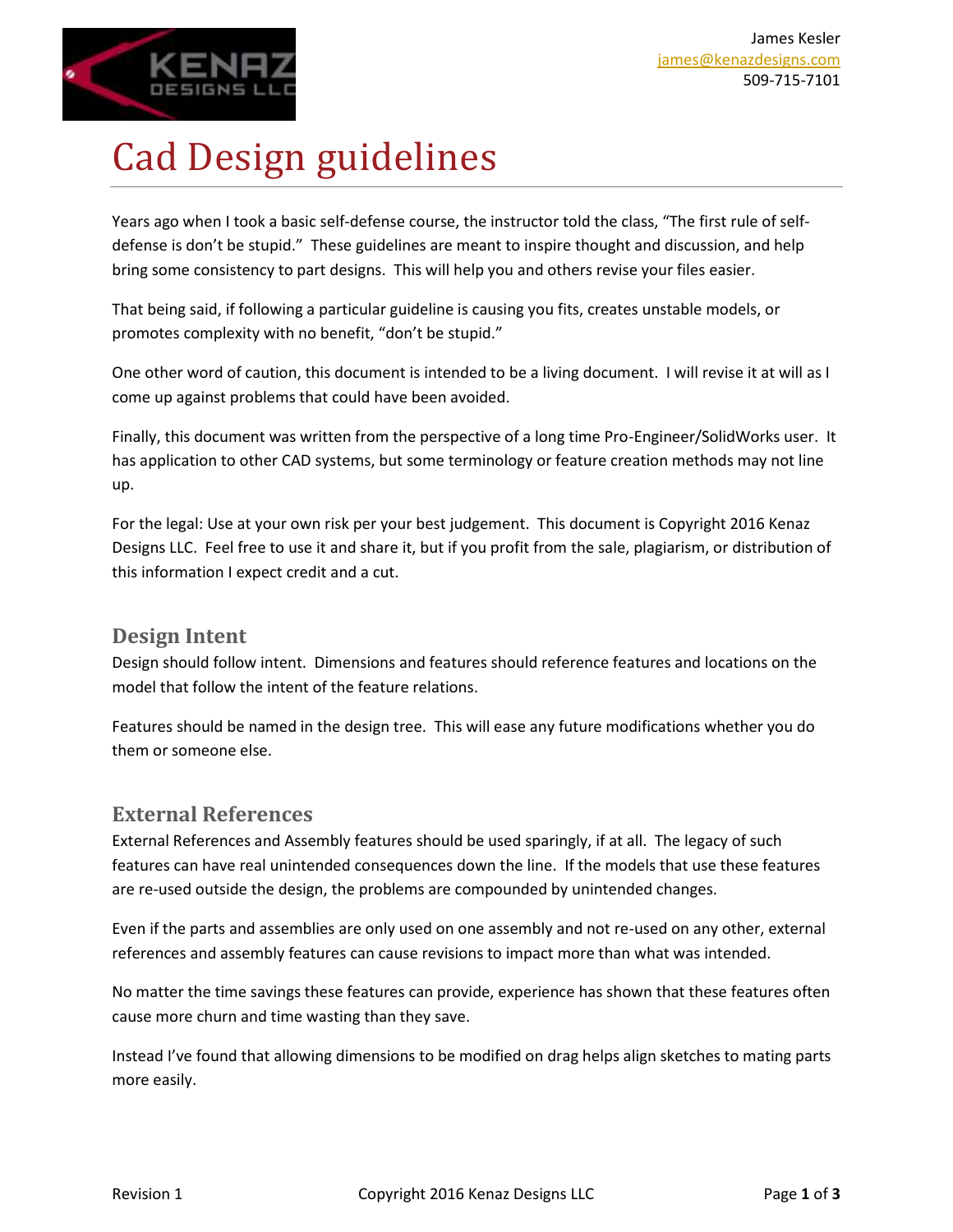

#### **Decimal Places**

Try to use round numbers rather than 6-10 decimal place numbers on dimensions. It speeds checking dimensions between parts and makes drawings cleaner.

Only use decimal places you need. I know of no machine shop or manufacturing process that anyone besides the government can afford that can produce a part to 5 decimal place accuracy. Why design to that accuracy?

# **Sketch Creation**

Choose faces or planes that relate to part design intent for sketch creation.

Use fully defined sketches. Use the correct method of constraint. Adding dimensions to points to constrain entities to one another is never allowed. In SolidWorks, I have the fully defined sketches option enforced to make sure this happens.

Sketches should be as simple as possible but as complex as necessary. By making a sketch complex, the number of features can be cut down, but straightforward modifications are often prevented. Sketch complexity vs feature count should always be kept in mind.

No "magic dimensions". Magic dimensions are used to fully define sketches or features that can't otherwise be constrained. They do not follow feature intent, and are not tied to geometry. On part resize, magic dimensions will often cause model failure because they don't re-size with the geometry.

## **Machined Part Design**

No square inside corners on finished parts. This goes more to manufacturability but is driven by CAD geometry, and can be most easily fixed in CAD. Machine shops can create square inside corners when necessary, but the process is complex and time consuming. This leads to additional and often unnecessary cost.

Generally when modeling machined parts, it is preferable to create a block extrusion that encompasses a majority of the final part volume and use extruded cuts and etc to make the part. Form follows function, and creating geometry in this way will help the designer keep the machining processes and manufacturability in mind as they design features. Once again, design should follow intent.

Screw machine and turned parts should be made in a similar fashion. I like to start with a nominal rod diameter for the part and then use revolved cuts as much as possible to create the desired geometry. This relates to the primary method of material removal used in screw machine operations. Any live tool operations on a screw machine part should follow the rules above.